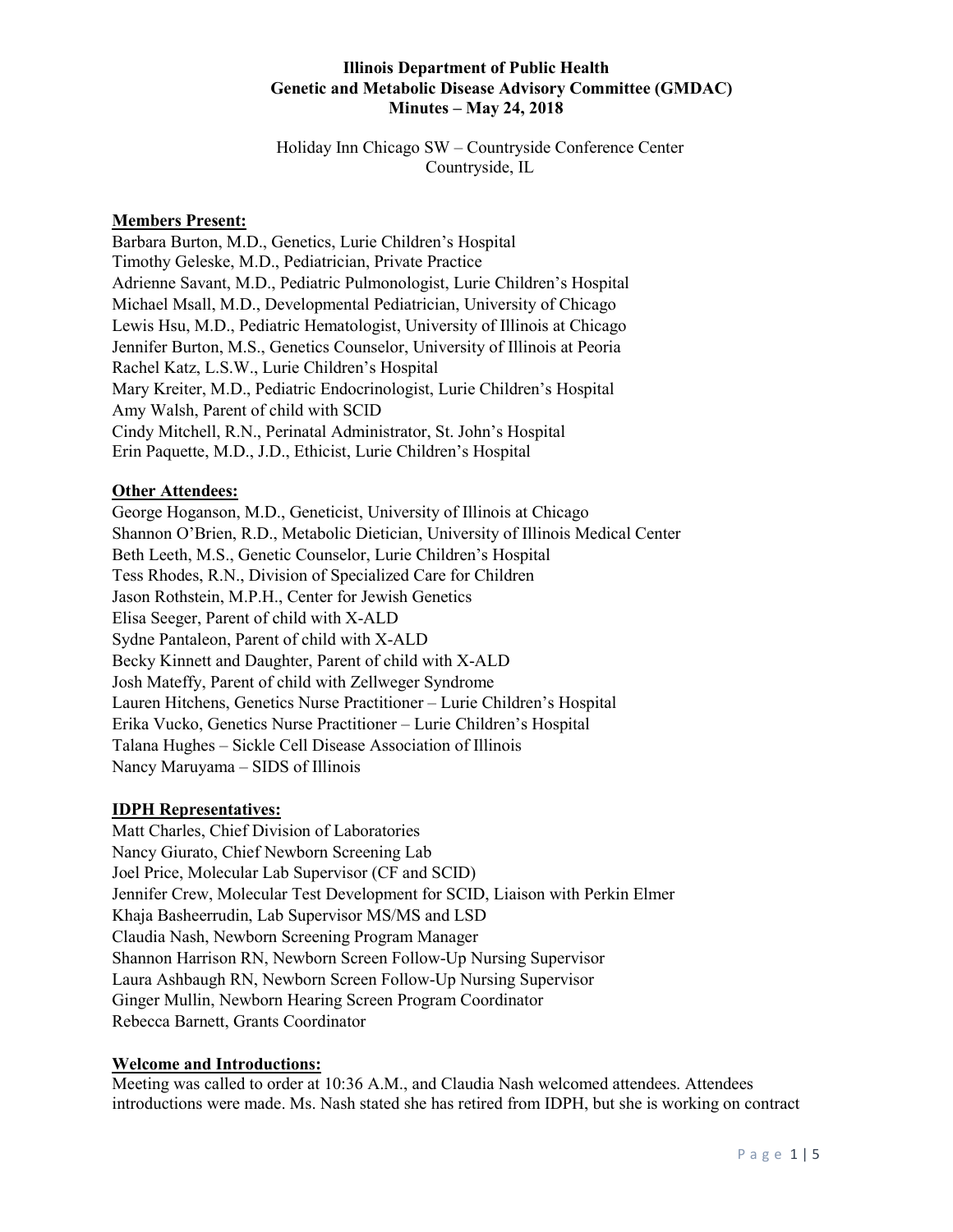through July 2018. In the absence of a committee chairperson, Claudia Nash reviewed terms of current members. Claudia stated Dr. Msall's term has expired and asked individuals whose term is expiring to continue to serve until their position is filled. Member positions currently pending approval are Dr. Julie Fleischer, Dr. George Hoganson, Shannon O'Brien, R.D., Beth Leeth, M.S., Dr. Melanie Makhija and a pediatric neurologist yet to be named.

# **Review of Bylaws, Committee Members, Terms and Vacancies:**

The committee bylaws were distributed for review. Claudia Nash proposed overview of the following for consideration: adding additional member to reflect EHDI as part of this committee, address frequency of meetings (two meetings per year with one being by teleconference), length of membership, review of current subcommittees, and change the name of this committee to reflect addition of hearing loss. Suggestion was made to change name to "Newborn Screening." Further proposed changes or comments may be emailed to Claudia Nash by mid-June. Proposed changes will be reviewed and voted on at the next meeting.

#### **Election of Chair:**

Claudia Nash asked if any current members were interested in the committee chairperson role. Claudia provided an overview of the chair duties including agenda topics and facilitate meeting and meeting representatives. Dr. Barbara Burton and Dr. Erin Paquette expressed interest. Committee members anonymously voted and written votes were tabulated. Dr. Barbara Burton was elected as committee chair. Meeting called to order by Dr. Barbara Burton.

# **Approval of Minutes- July 21, 2016 Meeting:**

Talana Hughes from SCDAI stated that camp name was incorrect. Name should be changed to Camp North Star Reach. Meeting minutes approved.

# **Overview of IDPH Programs- Power Point Presentation:**

Power Point presentation by IDPH representatives on Newborn Screening in Illinois. Presentation provided overview of NBS Laboratory and Follow-up Team, Early Hearing Detection and Intervention Act, Birth Rate/Volume of specimens, Perinatal Network, Statewide Grants/Medical Specialists, Quality Improvement Collaborative, Newborn Screening Process, State and National Collaboration Partners, NewSTEPs APHL site visit and future challenges implementing new disorders. Discussion by group regarding the reporting newborn screen results for specimen of baby < 24 hours of age. It was suggested that the program only report results that are valid prior to 24 hours of age such as hemoglobin, galactosemia and biotinidase.

#### **IDPH Reports:**

## **Newborn Screening Follow-Up Program**

Claudia Nash reported that two additional nurses were hired for the follow-up section, and one will work on Saturdays. The follow-up team is experiencing frequent staff turnover as staff seek promotions and wage increases. They currently have 5 staff vacancies. The follow-up team is continuing to work on electronically linking the newborn screening data system with the Illinois Vital Records System which is where hospitals enter the birth certificate data. They are also working with UPS to set up Saturday delivery of NBS cards to the IDPH laboratory.

#### **Newborn Screening Laboratory**

Matt Charles reported the IDPH Chicago laboratory suffered a flood in January 2018 due to frozen pipes causing \$2 million damage and requiring major remodeling and updating of the facility. The incident occurred on a Sunday, but no instruments or timelines of testing were compromised during this incident.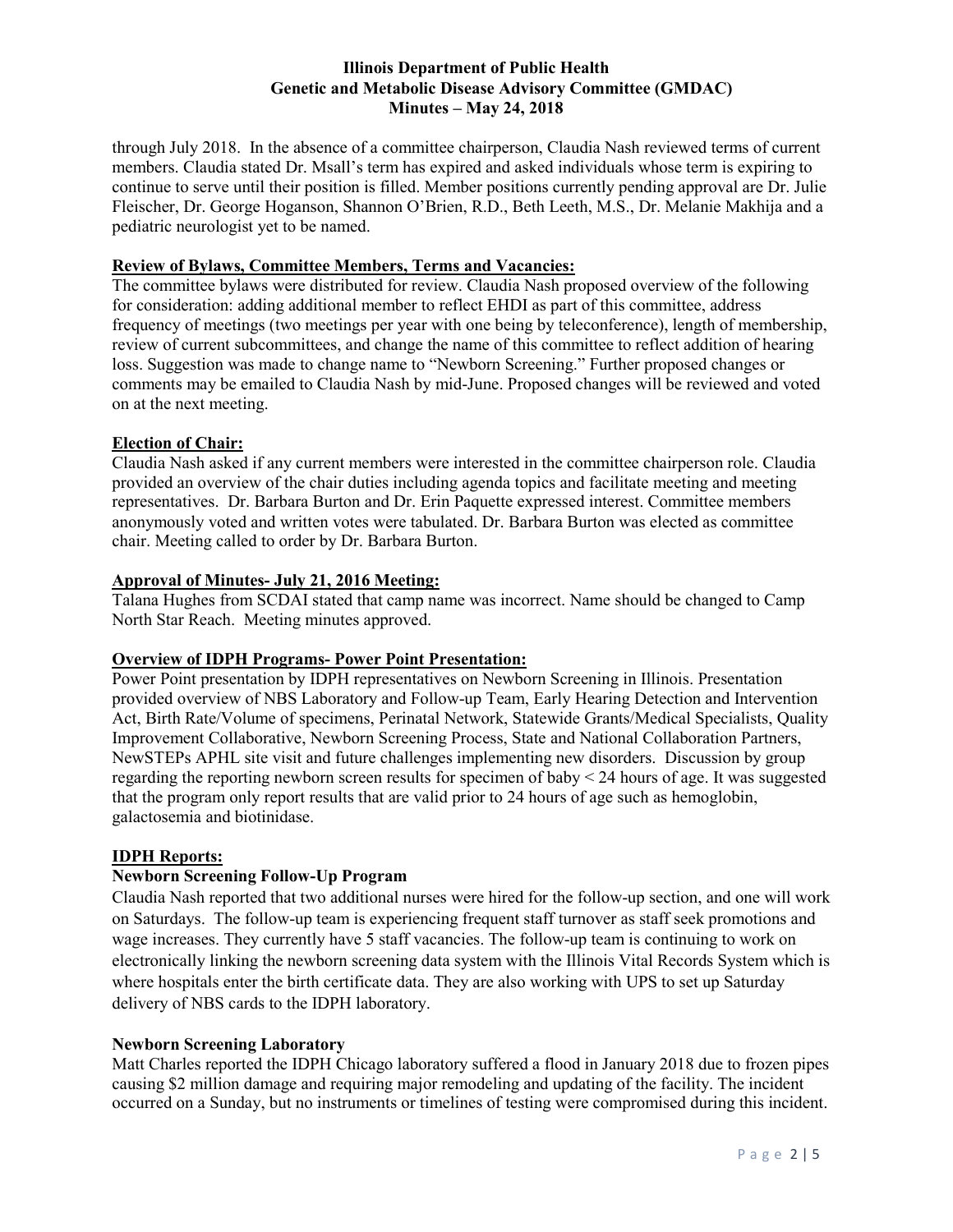The laboratory is working to update their LIMS system and are awaiting FDA approval of Perkin Elmer NeoBase 2 kit which includes screening for adrenoleukodystrophy (ALD). Jennifer Crew reported she has received two whole genome instruments and is working on SCID NextGen sequencing. Jennifer reported this is part of a multi-state collaborative headed by New York state. The laboratory stated they are also working with Perkin Elmer on a continuity of operations plan in case of an actual building destruction or a natural disaster.

# **Early Hearing Detection and Intervention Program (EDHI)**

Ginger Mullin reported on the progress of the EHDI program. The EHDI program continues to work toward screening no later than 1 month of age, diagnosis no later than 3 months of age and intervention no later than 6 months of age. Illinois birth rate is decreasing while the number of infants diagnosed with a congenital hearing loss increase to a rate of 2.0/1000. A focus of the program is to address timeliness of services and reporting. The program has reached the lowest loss to follow-up (LTF) rate since the beginning of the program. The current LTF for birth cohort 2016 is 35% utilizing the Centers for Disease Control and Prevention metrics. A primary goal for the program over the next year is to integrate with the Illinois Vital Records data system.

## **Other Reports:**

# **Newborn Screening and Laboratory Subcommittee**

There has been no recent meetings or activity. Dr. George Hoganson expressed interest in reviewing the APHL site visit report and suggested the group meet after to discuss the report. Laboratory staff will notify subcommittee members to schedule a meeting.

## **Lysosomal Storage Diseases Subcommittee**

Claudia Nash reported the subcommittee has been meeting regularly by teleconference. Krabbe and MPSII screening has been successfully implemented and follow up is going smoothly.

## **Newborn Screening Cystic Fibrosis Collaborative**

Claudia Nash reported CF collaborative started in 2008, and Dr. Savant is now leading the collaborative. This group has not met for several months as no crucial issues have arose. The CF listserv remains open for members to exchange information and ask questions. The collaborative can schedule a meeting if there are issues to discuss.

## **Newborn Screening Hemoglobinopathy Collaborative**

Shannon Harrison reported the Hemoglobinopathy Collaborative continues to meet every other month by teleconference. There are currently 11 hematology centers as well as 2 centers in St Louis on the calls along with SCDAI and STORM. The collaborative discusses QI projects, webinars, events, and issues with referrals, medication coverage, etc. A pharmacist with the state of Illinois has also attended calls to discuss prescriptions for Medicaid and managed care patients.

## **Severe Combined Immune Deficiency (SCID) Newborn Screening Collaborative**

Shannon Harrison reported the SCID collaborative consists of IDPH laboratory, IDPH follow-up staff and the five immunology centers in Chicago and St Louis. In the past, the NBS Program has reviewed cut off values, screening results, and diagnoses. The collaborative has not met in a year due to chairperson being on sabbatical and no issues with SCID screening or follow-up.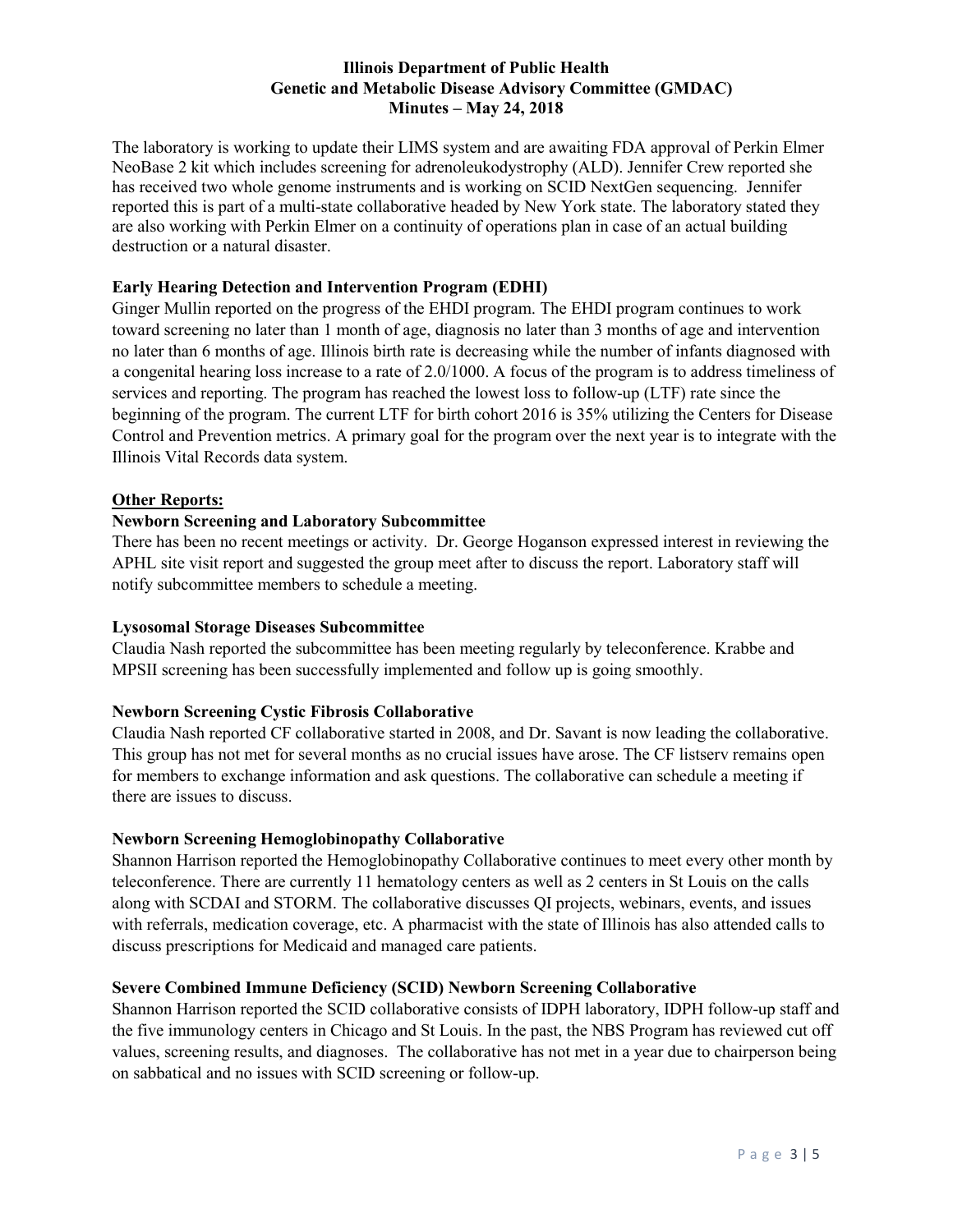## **Newborn Screening Expansion Subcommittee –** There has been no recent activity**.**

#### **Reports from Partners:**

#### **Center for Jewish Genetics**

Jason Rothstein reported the Center for Jewish Genetics, now known as Norton & Elaine Sarnoff Center for Jewish Genetics, is an educational organization to educate Jewish population regarding hereditary and genetic disorders. The center facilitates referrals for 300 patients each year. Their screening program is a comprehensive screening panel of 200 disorders. They have hired a full-time community health educator who is planning to do a community needs assessment in the next two years. The center is hosting a presentation "What's Jewish about BRCA?" on June 21, 2018 in Skokie.

## **Sickle Cell Disease Association of Illinois (SCDAI)**

Talana Hughes reported SCDAI receiving HRSA funding for sickle cell disease education, support and follow-up for disease and trait. She stated SCDAI is assisting patients with "Linked In" at hematology centers to improve access to care, support services, assistance with medical providers, and transition to adult care.

#### **Genetics Task Force of Illinois**

No official report was given, but Beth Leeth stated the organization is changing their name to Illinois Society of Genetic Professionals.

#### **Sudden Infant Death Services of Illinois, Inc.**

Nancy Maruyama reported IDPH provides grant funding to this organization for safe sleep education and bereavement services for deaths on children from birth to age one. She stated cause of death is now referred to as "death by unsafe sleep situations" not SIDS. As part of NICHQ, SIDS conducted a survey on Safe Sleep practices from birth to age one year. The survey was given to birthing hospitals with survey questions such as "What are your sleep policies?" and "Do you have a sleep policy?" They are working with UIC epidemiology to interpret data. The Illinois SIDS rate 6 per 1000 with 50% of deaths in Cook County. SIDS of Illinois formed in 1968 and is celebrating 50 years.

#### **Division of Specialized Care for Children**

Tess Rhodes from the Division of Specialized Care for Children (DSCC) reported that DSCC provides care for children age's birth to 21 years old and covers diagnostic testing for many disorders included in the newborn screening panel not covered by insurance. The rules have recently been changed and more medical categories are now being covered. The blood disorder category will now cover sickle cell disease services. The pulmonary disease category now includes cystic fibrosis but does exclude asthma. A gastrointestinal disease category has been added. Unless specifically listed as an exclusion, most conditions should be covered. Also, the federal poverty level was increased from \$285 to \$325. The cap will probably decrease as most have primary insurance and no deductible or co-pay. The new rules are effective on July 1, 2018. They will go back 90 days to cover lab work in preparation for appointment and will extend diagnoses up to 15 months. A diagnostic form with the new changes should be available in July.